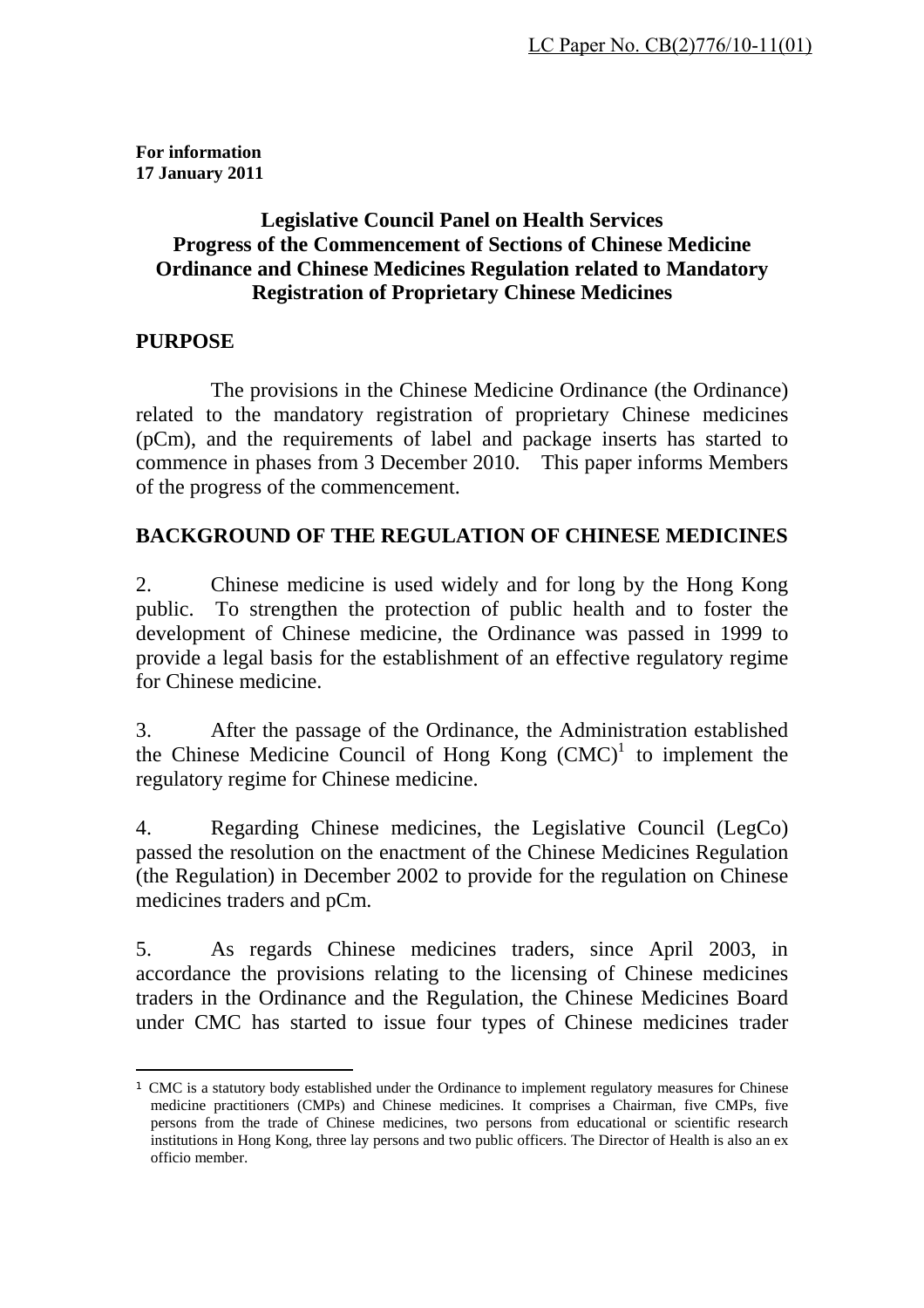licences, namely –

- (i) Chinese herbal medicines wholesaler licence;
- (ii) Chinese herbal medicines retailer licence;
- (ii) Proprietary Chinese medicines manufacturer licence; and
- (iv) Proprietary Chinese medicines wholesaler licence.

6. As the issuance of the licenses to the Chinese medicines traders has been completed, the legislative provisions relating the licensing of Chinese medicines traders and import and export of Chinese herbal medicines became fully effective on 11 January 2008<sup>2</sup>.

# **THE PROPRIETARY CHINESE MEDICINES REGISTRATION SYSTEM**

7. For the registration of pCm, as stipulated in the Ordinance, all products that fall within the definition of pCm should be registered. The following major provisions of the Ordinance are relating to pCm registration –

- (i) Section 119 –No person shall sell; or import; or possess any proprietary Chinese medicine unless the pCm is registered under section 121 ;
- (ii) Section 143 No person shall sell; or have in his possession for the purpose of selling, any pCm unless the package of the pCm is labelled in the prescribed manner; and
- (iii) Section 144 No person shall sell; or have in his possession for the purpose of selling, any pCm without a package insert which complies with the prescribed requirements

8. All pCm must meet the registration requirements prescribed by CMB regarding their safety, quality and efficacy in order to register. CMB has started to accept applications for registration of pCm since 19 December 2003.

9. In view of the history of sales of pCm in Hong Kong, the Ordinance provides a transitional registration arrangement. Manufacturers, importers or local agents/representatives of manufacturers outside Hong Kong may apply for transitional registration before 30 June 2004 for pCm manufactured, sold or supplied for sale on 1 March 1999 in Hong Kong.

 <sup>2</sup> Legislative Council paper CB (2)264/07-08(04)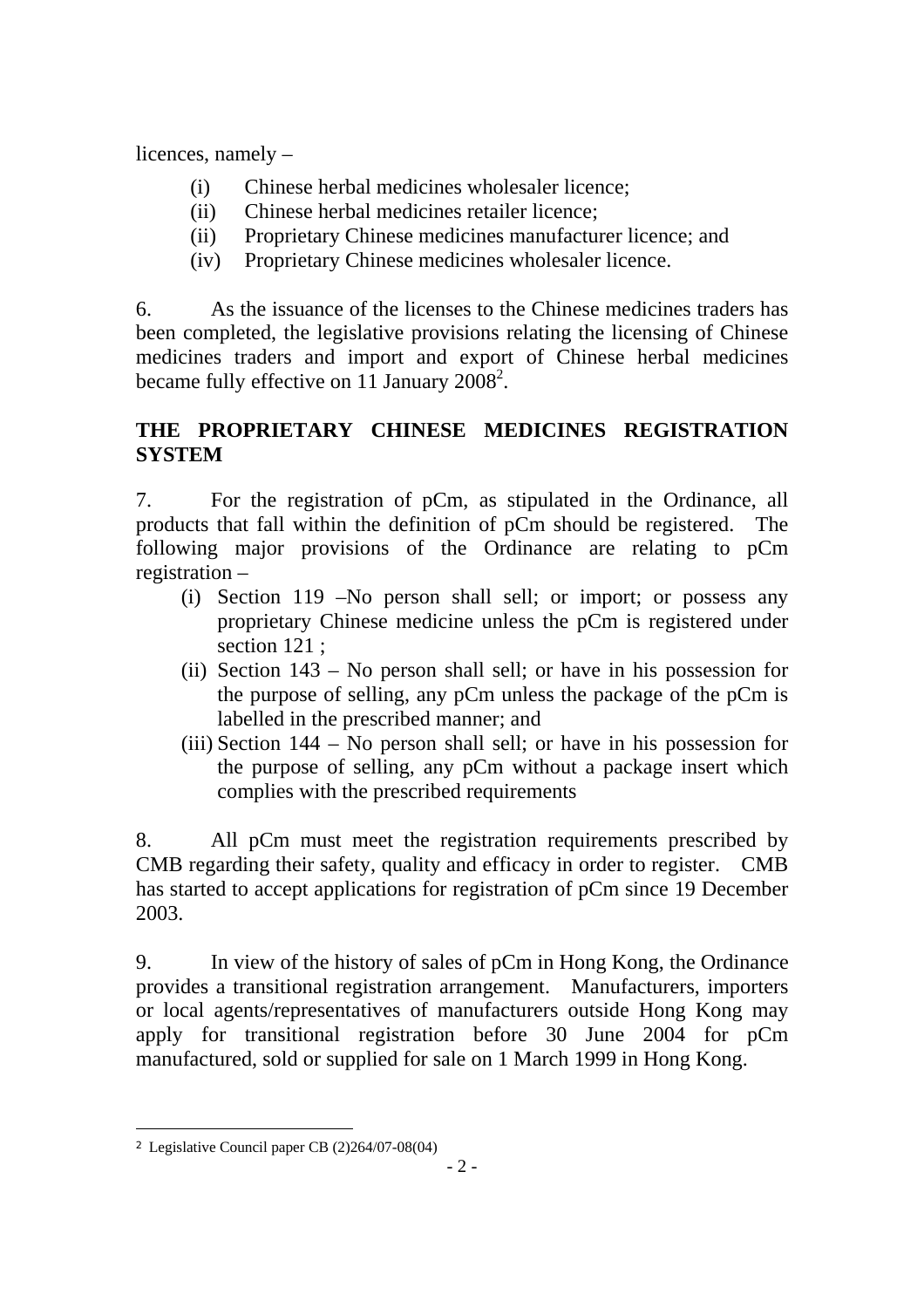# **PROGRESS OF THE PROCESSING OF THE APPLICATIONS FOR REGISTRATION OF PROPRIETARY CHINESE MEDICINES**

10. As at 15 December 2010, CMB has received about 16 750 applications for registration of pCm, of which about 14 100 also applied for transitional registration. CMB has assessed all the applications for transitional registration, and has also started to issue "Notice of confirmation of transitional registration of pCm" ("Notice") for pCm which fulfil the requirements for transitional registration since 31 March 2008. About 9 200 Notices have been issued so far.

11. Besides, CMB has issued "Notice of confirmation of (non-transitional) registration of pCm" for some 2 110 applications of non-transitional registration, in respect of which three acceptable basic test reports had been submitted (i.e. acceptable test reports on heavy metals and toxic element, pesticide residues and microbial limit).

12. For the remaining applications, about 5 800 applications for registration of pCm were rejected due to failure to furnish sufficient information. About 1 140 of the rejected cases have applied for review under section 140 of the Ordinance. About 940 applications for review were considered by CMB in accordance with the laid down review procedures.

# **PROVISIONS FOR COMMENCEMENT**

13. Following the completion of CMB's assessment of all applications for transitional registration and communication with stakeholders, we have put into full implementation the relevant provisions under the Ordinance, stated in paragraph 7 above, in phases from  $\overline{3}$  December 2010<sup>3</sup> as follows –

- (a) 3 December 2010 commencement of s119 and the sale, import or possession of unregistered pCm in Hong Kong will be an offence by then; and
- (b) 1 December 2011 commencement of s143 and s144 to allow the trade to have adequate time to comply with the labelling and package insert requirements.

l

<sup>3</sup> Legislative Council paper FH CR 1/3911/07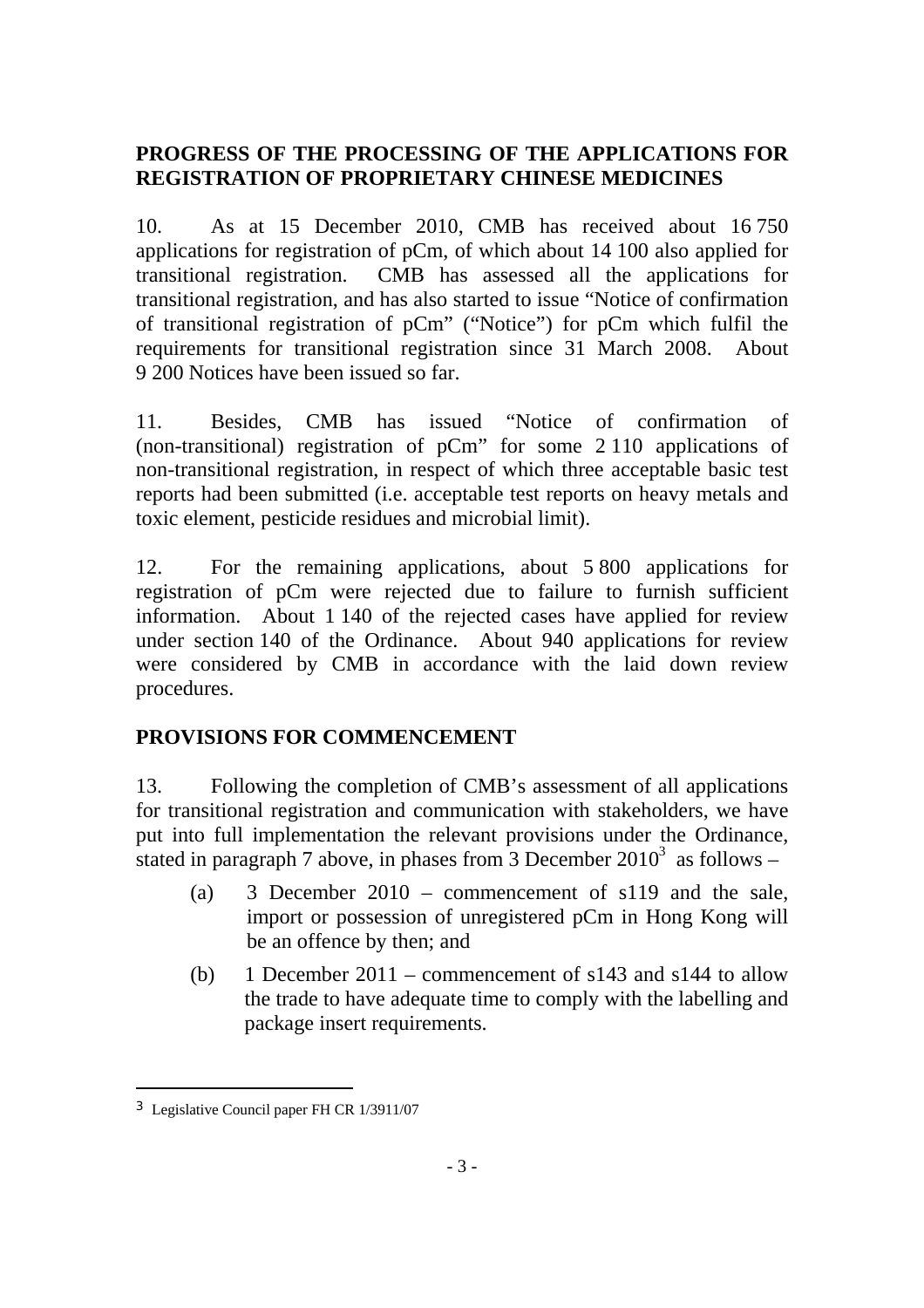We have consulted the LegCo Panel on Health Services on 12 July 2010 on the commencement of relevant provisions in phases. The relevant commencement notices were gazetted on 8 October 2010 and be effective on the specified dates after submission to LegCo for negative vetting on 13 October 2010. The lists of the relevant legislative provisions, dates of commencement, and details of the consultation and publicity activities are at **Annex**.

### **PROGRESS OF THE COMMENCEMENT**

14. To tie in with the commencement of the legislation, DH has set up a hotline (2319 5119). As at 15 December 2010, DH has received about 513 phone calls on pCm general enquiries and registration enquiries. No complaint about suspected sale of unregistered pCm has been received so far.

15. Besides, DH will continue its efforts to monitor the sale of pCm on the market and to carry out investigation upon complaints or intelligence received. Moreover, DH has also established an enforcement unit to enhance market surveillance and to carry out proactive inspection of pCm manufacturers, wholesalers and retailers. Since the commencement of the legislation and up to 15 December 2010, some 62 Chinese medicine traders were inspected for any sale of unregistered pCm. No violation of regulation was found by DH in the active inspections of Chinese medicine traders.

# **CONCLUSION AND WAY FORWARD**

16. From the experiences of the past month, commencement of the provisions is generally supported and welcomed by society. As a result, the progress of the commencement is rather smooth. The Administration will continue to collaborate with the Chinese medicine industry, with a view to safeguarding public health and fostering the development of Chinese medicine.

17. To further enhance the regulation of Chinese medicines, it is stated in the 2010-11 Policy Address that the Administration would actively engage the industry to work out a timetable for mandatory compliance with the Good Manufacturing Practice for the manufacture of proprietary Chinese medicine.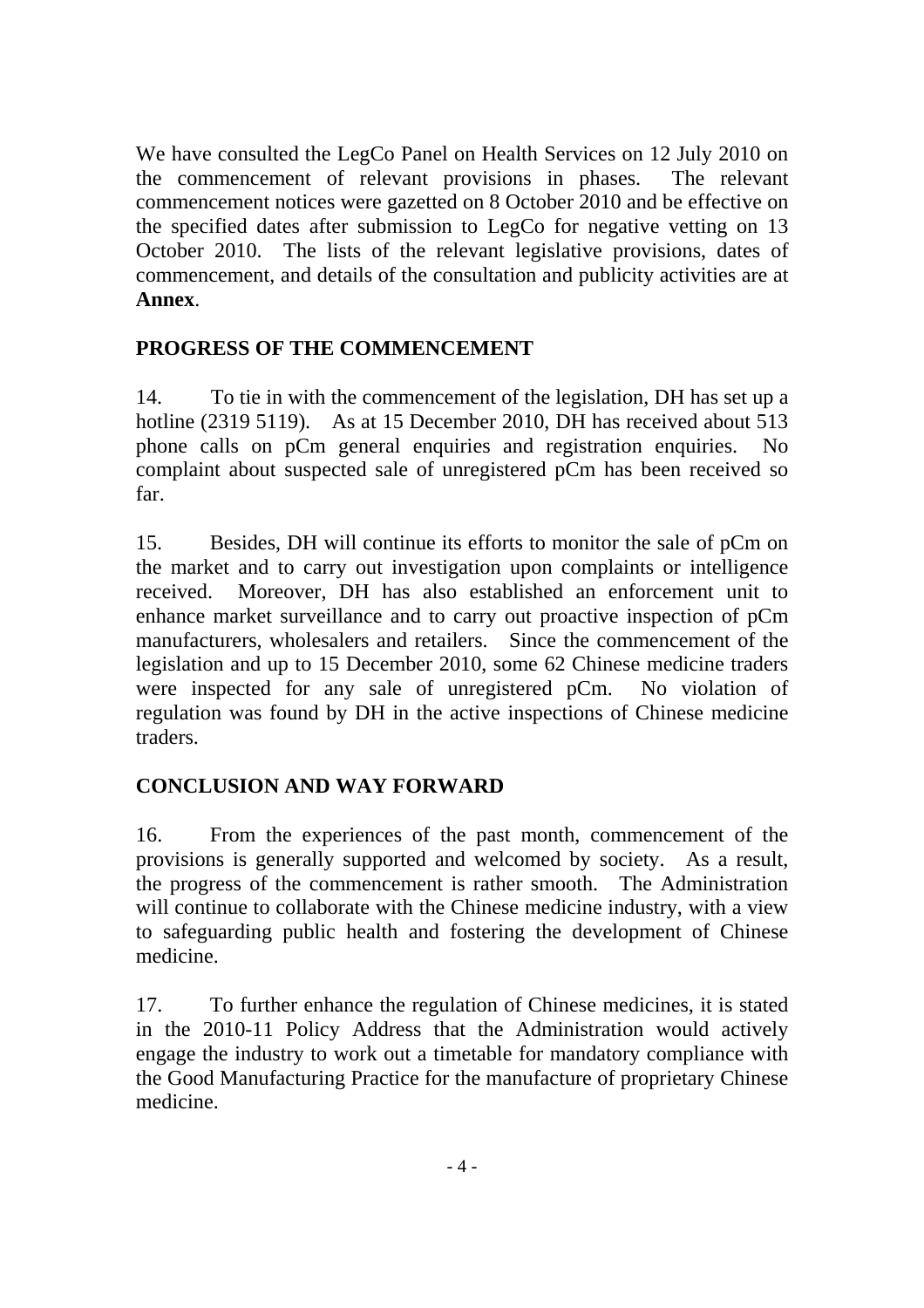# **ADVICE SOUGHT**

18. Members are invited to note the contents of this paper.

**Department of Health January 2011**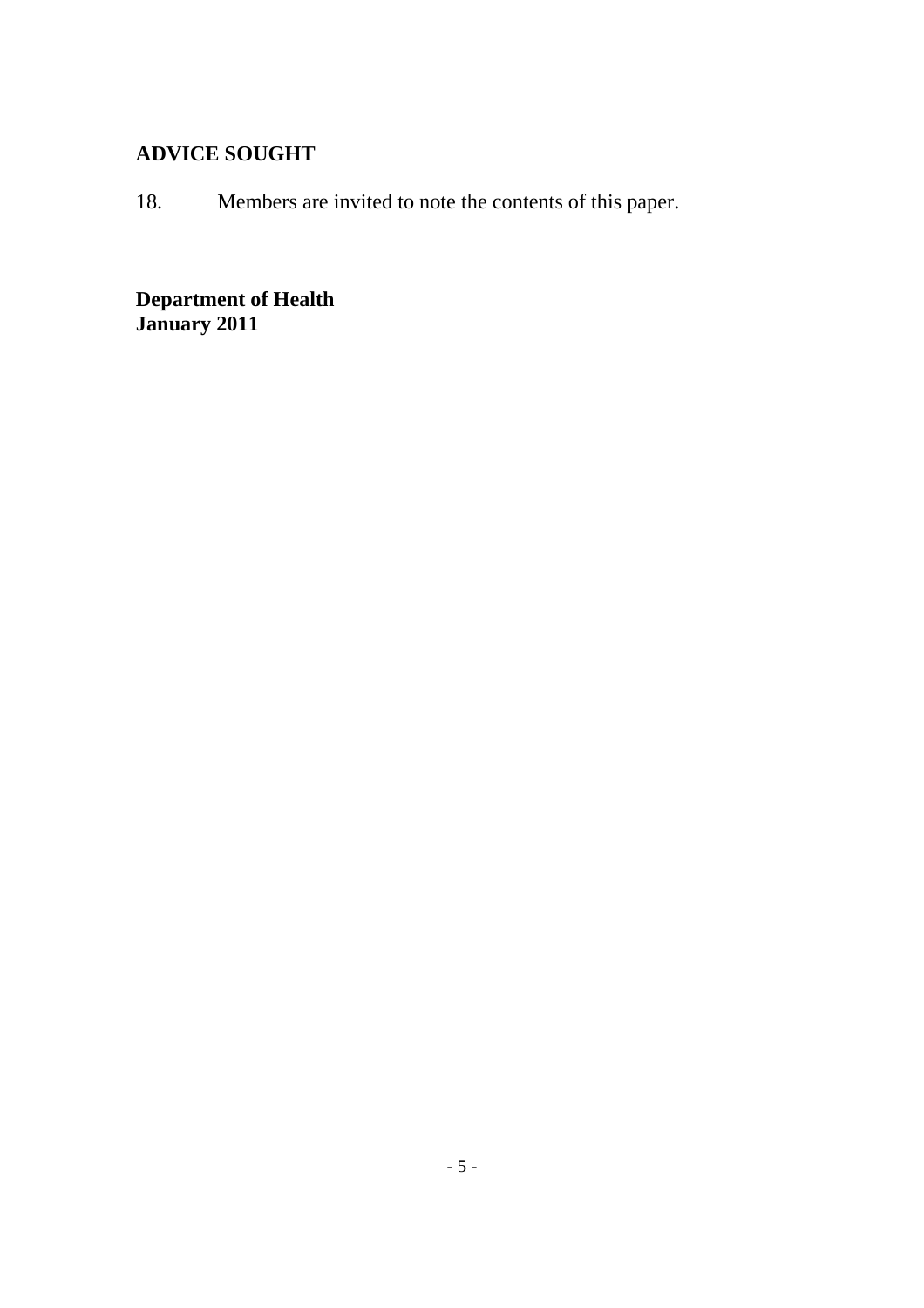**Annex** 

# **Legislative Council Panel on Health Services Progress of the Commencement of Sections of Chinese Medicine Ordinance and Chinese Medicines Regulation related to Mandatory Registration of Proprietary Chinese Medicines**

# A. The Ordinance

| <b>Section No.</b>                        | <b>Description</b>                                                                                                                                                                                                                                                                                                                                                                                                                                                                                                                                                                                                                                                                              |
|-------------------------------------------|-------------------------------------------------------------------------------------------------------------------------------------------------------------------------------------------------------------------------------------------------------------------------------------------------------------------------------------------------------------------------------------------------------------------------------------------------------------------------------------------------------------------------------------------------------------------------------------------------------------------------------------------------------------------------------------------------|
| <b>Commencement date: 3 December 2010</b> |                                                                                                                                                                                                                                                                                                                                                                                                                                                                                                                                                                                                                                                                                                 |
| 119                                       | No person shall sell; or import; or possess any proprietary<br>Chinese medicine unless the proprietary Chinese medicine is<br>registered under section 121.                                                                                                                                                                                                                                                                                                                                                                                                                                                                                                                                     |
| 129                                       | An application for a certificate for clinical trial and medicinal<br>test shall be made for the purpose of the conduct of a clinical<br>trial or medicinal test of any proprietary Chinese medicine.                                                                                                                                                                                                                                                                                                                                                                                                                                                                                            |
| 150(1)                                    | (1) Where a servant of a holder of a licence issued under this<br>Ordinance commits an offence for contravening section 119 the<br>holder of the licence shall, without prejudice to the liability of<br>any other person, also be guilty of that offence but shall not be<br>liable to any term of imprisonment; and (2) Where a prosecution<br>is brought against a holder of a licence by virtue of this section in<br>respect of an offence committed by a servant, it shall be a<br>defence if the holder of the licence shows that he exercised such<br>control over the servant as would ensure that the servant was not<br>likely to act in contravention of the provision in question. |
| 155(1)                                    | Any person who contravenes section $119(1)$ commits an offence<br>and is liable to a fine at level 6 (HKD100,000) and to<br>imprisonment for 2 years.                                                                                                                                                                                                                                                                                                                                                                                                                                                                                                                                           |
| 156(2)                                    | In any proceedings for a contravention of section $119(1)$ , it shall<br>be a defence for a person charged to prove that he-<br>(a) did not know;<br>(b) had no reason to suspect; and<br>(c) could not with reasonable diligence have discovered, that the<br>proprietary Chinese medicine was not registered under                                                                                                                                                                                                                                                                                                                                                                            |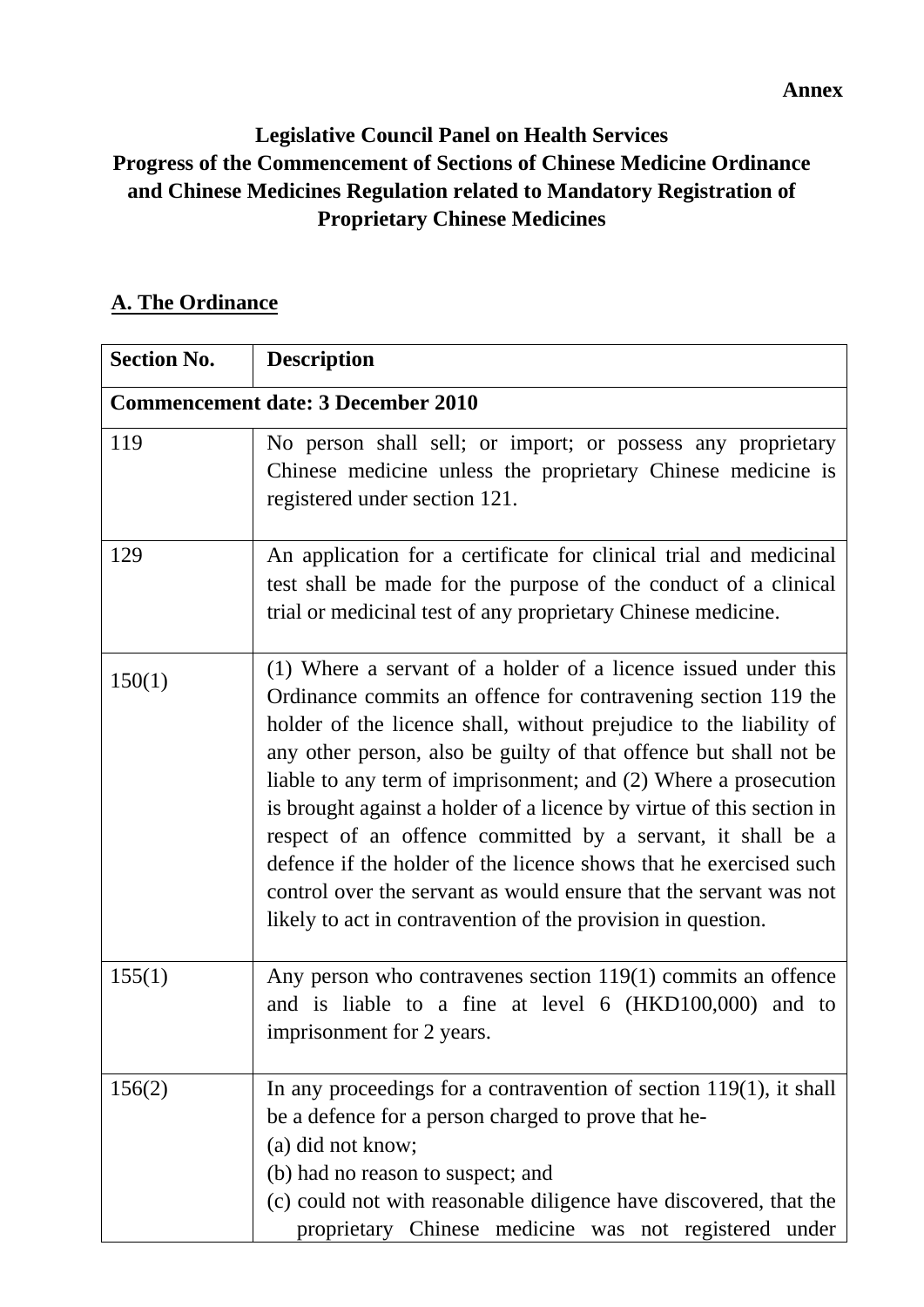| <b>Section No.</b>                                 | <b>Description</b>                                                                                                                                                                                                                                                                                                                                                                                                                                                                                                                                                                                                                    |  |
|----------------------------------------------------|---------------------------------------------------------------------------------------------------------------------------------------------------------------------------------------------------------------------------------------------------------------------------------------------------------------------------------------------------------------------------------------------------------------------------------------------------------------------------------------------------------------------------------------------------------------------------------------------------------------------------------------|--|
|                                                    | section 121.                                                                                                                                                                                                                                                                                                                                                                                                                                                                                                                                                                                                                          |  |
| 158(5)                                             | Nothing in section 119 shall apply in respect of a proprietary<br>Chinese medicine which is -<br>(a) imported by a wholesaler in proprietary Chinese medicines<br>for the purpose of re-exporting by the same wholesale dealer;<br>or<br>(b) imported by a holder of a valid certificate for clinical trial<br>and medicinal test issued under section 129 and to be used for<br>the purposes of the clinical trial or medicinal test to which the<br>certificate relates.<br>(Remarks: Except sections $158(4)$ and $158(6)$ in relation to a<br>person who continues to practise Chinese medicine by virtue of<br>section $90(7)$ ) |  |
| <b>Proposed Commencement Date: 1 December 2011</b> |                                                                                                                                                                                                                                                                                                                                                                                                                                                                                                                                                                                                                                       |  |
| 143                                                | No person shall sell, or have in his possession for the purpose of<br>selling any proprietary Chinese medicine unless the package of<br>the proprietary Chinese medicine is labelled in the prescribed<br>manner.                                                                                                                                                                                                                                                                                                                                                                                                                     |  |
| 144                                                | No person shall sell, or have in his possession for the purpose of<br>selling any proprietary Chinese medicine without a package<br>insert which complies with the prescribed requirements.                                                                                                                                                                                                                                                                                                                                                                                                                                           |  |

# **B. The Regulation**

| <b>Section No.</b>                        | <b>Description</b>                                                                                                                                                                                              |
|-------------------------------------------|-----------------------------------------------------------------------------------------------------------------------------------------------------------------------------------------------------------------|
| <b>Commencement date: 3 December 2010</b> |                                                                                                                                                                                                                 |
| 37                                        | Proprietary Chinese medicine manufactured in accordance with<br>prescriptions given by Chinese medicine practitioners and to be<br>administered or supplied to their patients is exempted from<br>registration. |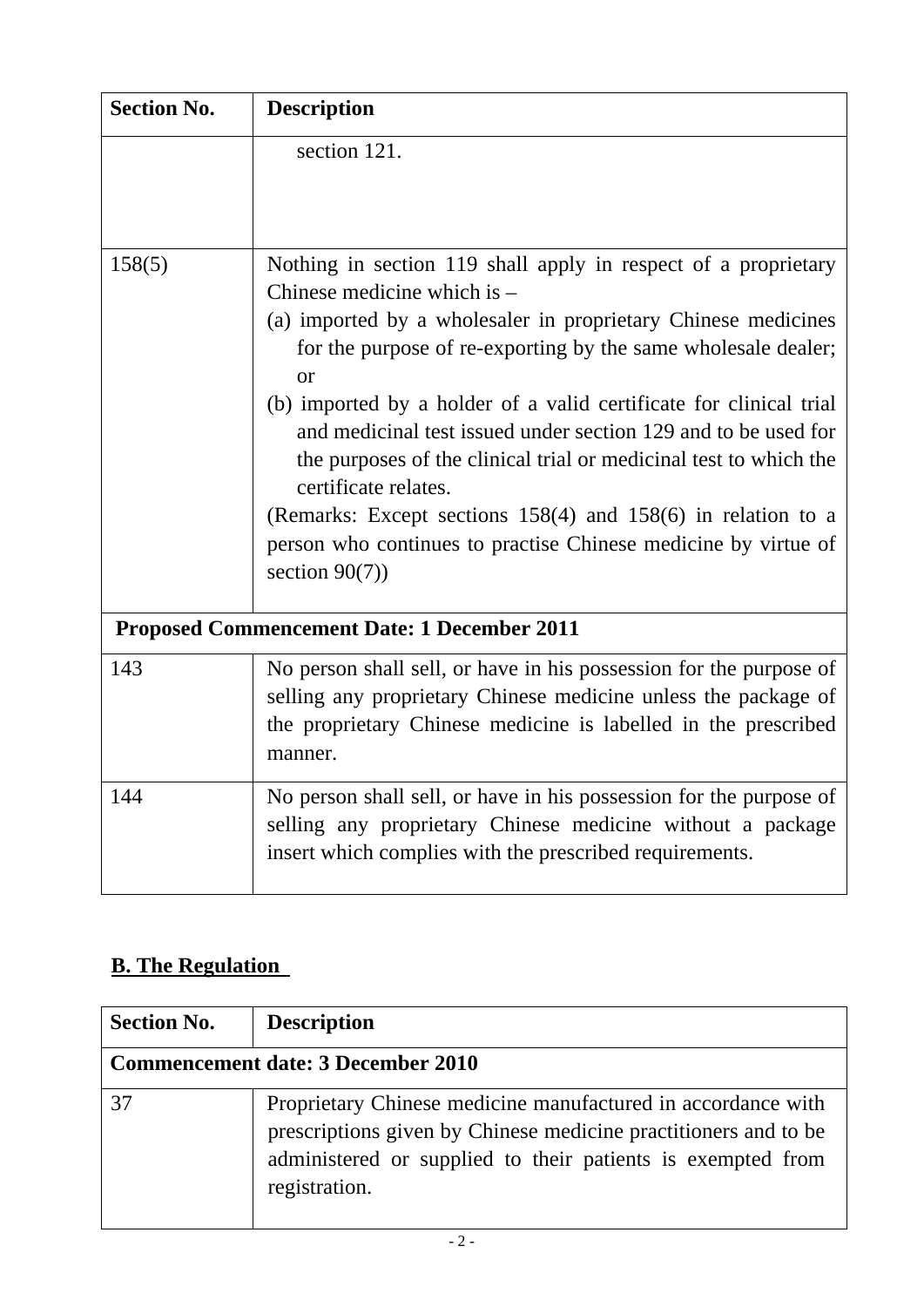| <b>Section No.</b>                          | <b>Description</b>                                                                                                                                                                                                                                                 |  |
|---------------------------------------------|--------------------------------------------------------------------------------------------------------------------------------------------------------------------------------------------------------------------------------------------------------------------|--|
| Proposed commencement date: 1 December 2011 |                                                                                                                                                                                                                                                                    |  |
| 25                                          | The package of the proprietary Chinese medicines is labelled in<br>a conspicuous position.                                                                                                                                                                         |  |
| 26                                          | A label on a package of a proprietary Chinese medicine to be<br>sold in Hong Kong, the outermost package shall have the<br>following particulars being clearly and distinctly set out, at<br>least in Chinese -                                                    |  |
|                                             | (a) the name of the medicine;<br>$(b)$ if-                                                                                                                                                                                                                         |  |
|                                             | (i) the medicine is composed of less than 3 kinds of active<br>ingredients, the name of each kind of active ingredient;<br><b>or</b>                                                                                                                               |  |
|                                             | (ii) the medicine is composed of 3 or more kinds of active<br>ingredients, the names of more than half of the total<br>number of kinds of active ingredients;                                                                                                      |  |
|                                             | (c) the name of the country or territory in which the medicine is<br>produced;                                                                                                                                                                                     |  |
|                                             | (d) the registration number of the medicine as specified in its<br>certificate of registration;                                                                                                                                                                    |  |
|                                             | (e) if the package-<br>(i) is the outermost package, the name of the holder of the<br>certificate of registration of the medicine as specified in the<br>certificate; or                                                                                           |  |
|                                             | (ii) is not the outermost package, either the particulars set out in<br>paragraph $(e)(i)$ or the name of the manufacturer who<br>produces the medicine;                                                                                                           |  |
|                                             | (f) its packing specification;                                                                                                                                                                                                                                     |  |
|                                             | (g) its dosage and method of usage;<br>(h) its expiry date; and                                                                                                                                                                                                    |  |
|                                             | (i) its batch number.                                                                                                                                                                                                                                              |  |
|                                             | (Remark: Except as otherwise provided in this section)                                                                                                                                                                                                             |  |
| 27                                          | A proprietary Chinese medicine manufactured in Hong Kong<br>for the purpose of exporting, shall have a label on the outermost<br>package of the medicine with the following particulars being<br>clearly and distinctly set out –<br>(a) the name of the medicine; |  |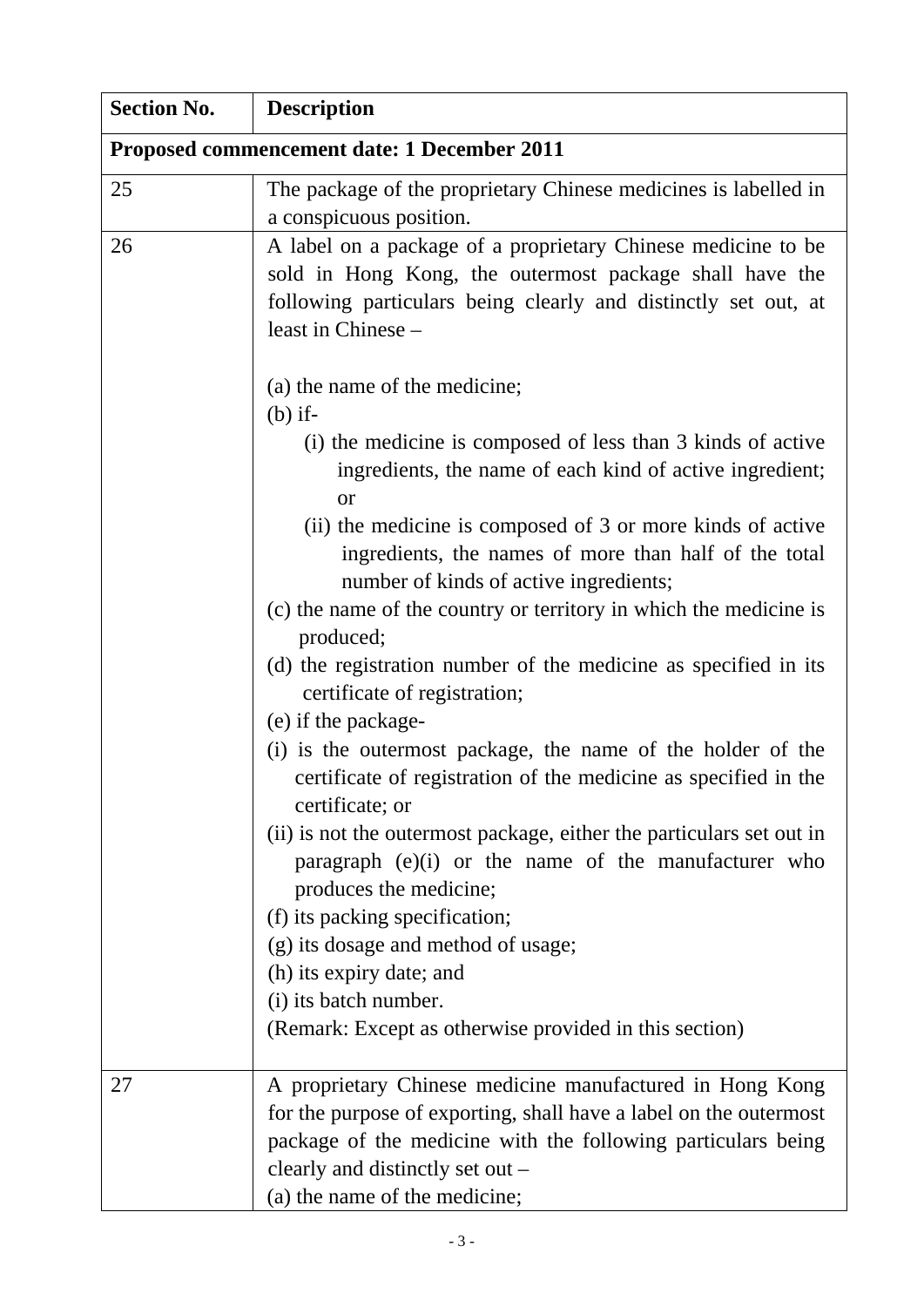| <b>Section No.</b> | <b>Description</b>                                                                                                                                                                                                                                                                                                                                                                                                                                                                                                                                                                                                                                                                                                                                                                                                                                                                                                                                                                                                                                                                                                                                                                                                   |
|--------------------|----------------------------------------------------------------------------------------------------------------------------------------------------------------------------------------------------------------------------------------------------------------------------------------------------------------------------------------------------------------------------------------------------------------------------------------------------------------------------------------------------------------------------------------------------------------------------------------------------------------------------------------------------------------------------------------------------------------------------------------------------------------------------------------------------------------------------------------------------------------------------------------------------------------------------------------------------------------------------------------------------------------------------------------------------------------------------------------------------------------------------------------------------------------------------------------------------------------------|
|                    | (b) the name of the holder of the certificate of registration of the<br>medicine as specified in the certificate; and<br>(c) the registration number of the medicine as specified in its<br>certificate of registration.                                                                                                                                                                                                                                                                                                                                                                                                                                                                                                                                                                                                                                                                                                                                                                                                                                                                                                                                                                                             |
| 28                 | For the purpose of selling in Hong Kong any proprietary<br>Chinese medicine shall have a package insert which includes<br>the particulars set out in this subsection and have the particulars<br>being clearly and distinctly set out, namely –<br>(a) the name of the medicine;<br>$(b)$ if-<br>(i) the medicine is composed of less than 3 kinds of active<br>ingredients, the name of each kind of active ingredient and<br>its quantity; or<br>(ii) the medicine is composed of 3 or more kinds of active<br>ingredients, the names of more than half of the total number<br>of kinds of active ingredients and their respective quantities;<br>(c) either the name of the holder of the certificate of registration<br>of the medicine as specified in the certificate or the name<br>of the manufacturer who produces the medicine;<br>(d) its dosage and method of usage;<br>(e) its functions or pharmacological action;<br>(f) its indications (if any);<br>(g) its contra-indications (if any);<br>(h) its side-effects (if any);<br>(i) its toxic effects (if any);<br>(j) the precautions to be taken regarding its use (if any);<br>(k) its storage instructions; and<br>(1) its packing specification. |
| 33                 | A person or institution concerned with education or scientific<br>research may be exempted from the application of sections 143<br>and 144 of the Ordinance.                                                                                                                                                                                                                                                                                                                                                                                                                                                                                                                                                                                                                                                                                                                                                                                                                                                                                                                                                                                                                                                         |
| 34                 | Sections 143 and 144 of the Ordinance shall not apply in<br>respect of a proprietary Chinese medicine which is imported for<br>re-export and to be used for the purpose of clinical trial or<br>medicinal test.                                                                                                                                                                                                                                                                                                                                                                                                                                                                                                                                                                                                                                                                                                                                                                                                                                                                                                                                                                                                      |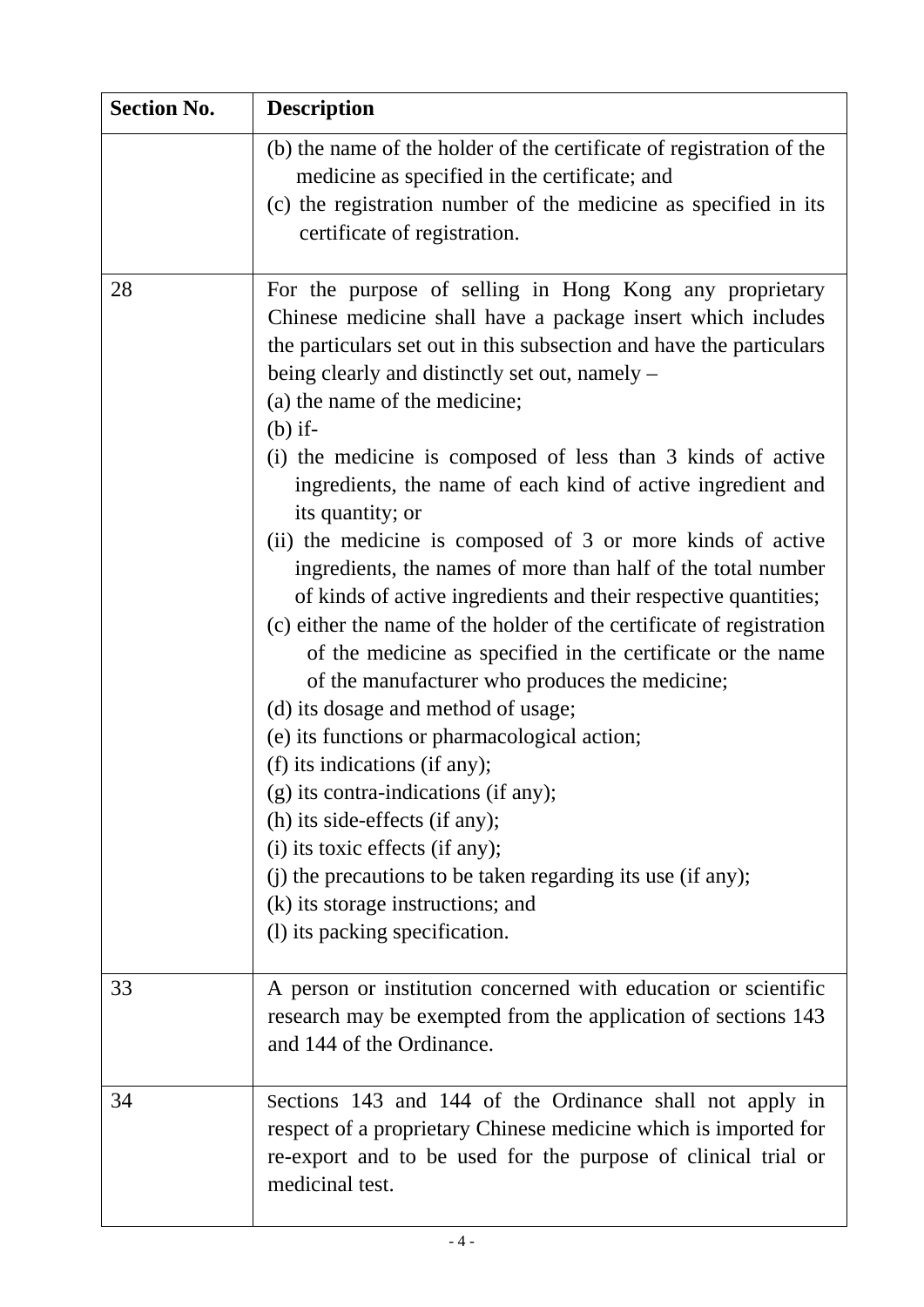| <b>Section No.</b> | <b>Description</b>                                                                                                                                                                                                                                |
|--------------------|---------------------------------------------------------------------------------------------------------------------------------------------------------------------------------------------------------------------------------------------------|
| 35                 | Section 144 of the Ordinance shall not apply to proprietary<br>Chinese medicine manufactured in Hong Kong for the purpose<br>of exporting the medicine.                                                                                           |
| 36                 | Sections 143 and 144 of the Ordinance shall not apply in<br>respect of a proprietary Chinese medicine which is<br>compounded by Chinese medicine practitioners or in<br>accordance with prescriptions given by Chinese medicine<br>practitioners. |

### <sup>U</sup>**C. Exchanges and Consultation**

 To prepare the Chinese medicines trade for the full implementation of the mandatory registration of pCm, CMB and DH have already carried out the following exchange and consultation activities –

- (a) started accepting applications for pCm registration from December 2003;
- (b) held a number of briefing sessions from February to June 2004 to explain the registration requirements and application details;
- (c) held a number of briefing sessions in 2009 to facilitate the trade to have a better understanding of the requirements of product quality documents and guidelines on labels and package inserts of pCm;
- (d) uploaded the guidelines on the label and package insert requirements and other relevant information on registration of pCm on the CMC website for the traders' reference;
- (e) publicised the statutory requirements of pCm registration in the "Chinese Medicine Traders Newsletter", which was distributed to all licensed Chinese medicine traders and trade associations;
- (f) attended meetings of Chinese medicines traders associations to facilitate the trade in understanding the pCm registration requirements;
- (g) held eight briefing sessions for the major trade associations, the trade/stakeholders from late May to early September 2010 to brief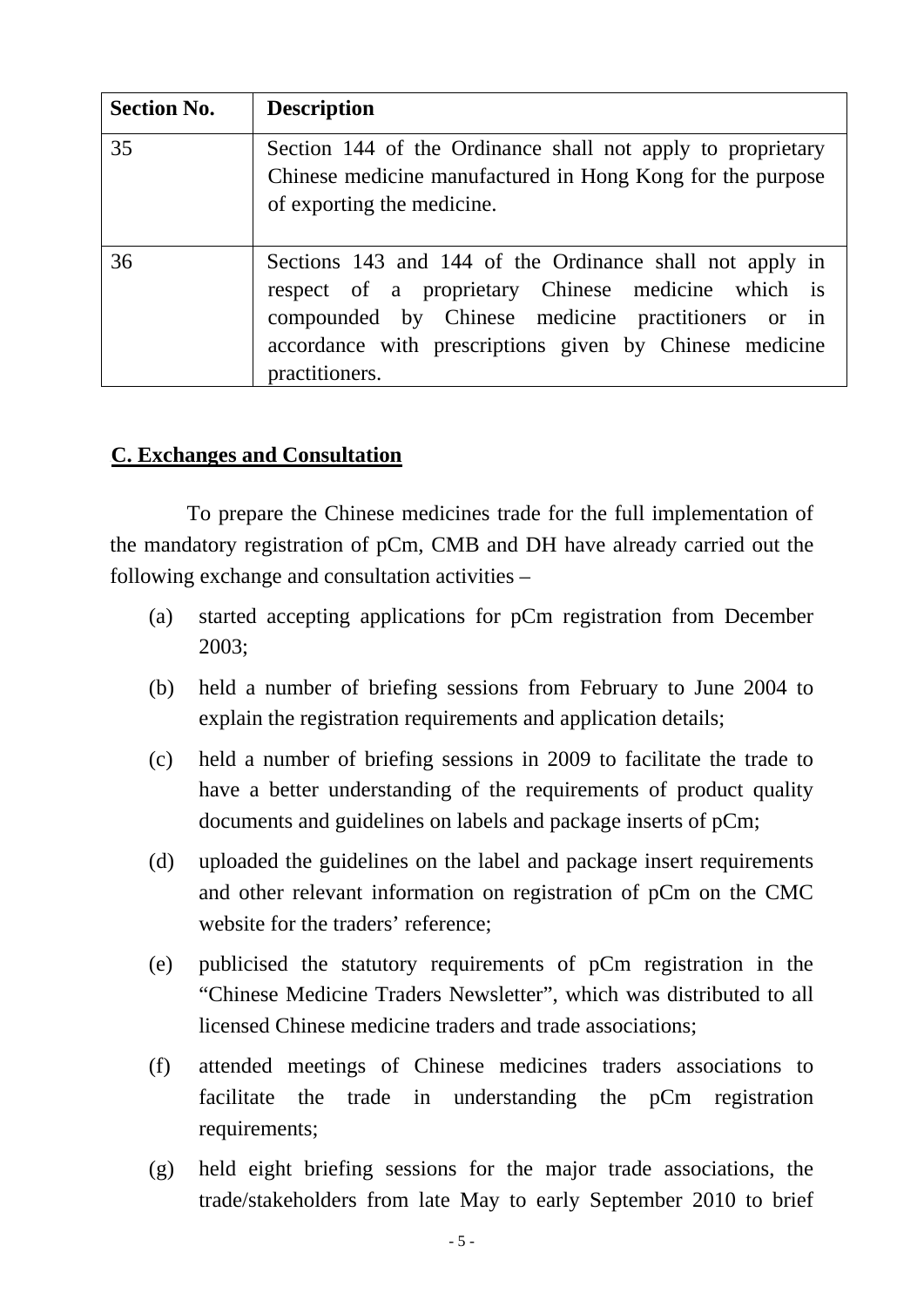them on the commencement of the relevant legislative provisions and collect their feedback;

- (h) attended the meetings of the Retail Task Force under the Business Facilitation Advisory Committee to report the progress of the pCm registration regularly and to understand the concerns of the trade and stakeholders regarding the commencement of the relevant legislative provisions; and
- (i) consulted the trade and stakeholders on the commencement of the legislative provisions through the Business Consultation e-Platform under the GovHK Portal (www.bce.gov.hk).

 CMB and DH have conducted numerous briefing sessions in 2009 to inform the trade that the Government would plan to commence the legislative provisions related to the mandatory registration of pCm shortly, and also through attending meetings of the Retail Task Force under the Business Facilitation Advisory Committee to report the progress of pCm registration regularly. Since late May 2010, DH has held consultation/briefing sessions for the trade and stakeholders, who have indicated their support to the implementation plan and the related timeframe. The views on the implementation details collected from the trade in the consultation/briefing sessions have been reported to CMB. The progress of the implementation details has also been publicized through the "Chinese Medicines Traders Newsletter", "Newsletter of Chinese Medicine Practitioners Board".<sup>1</sup> and the CMC website.

 Besides, well before the commencement of the relevant provisions, DH has all along maintained a close communication with the trade to listen to their views on the commencement and explain to them the Government's stance on the commencement.

#### <sup>U</sup>**D. Publicity**

1

 $\frac{1}{2}$  To enhance communication with the profession and to convey information, the Chinese Medicine Practitioners Board of the Chinese Medicine Council publishes 3 issues of the "Newsletter of Chinese Medicine Practitioners" Board" annually.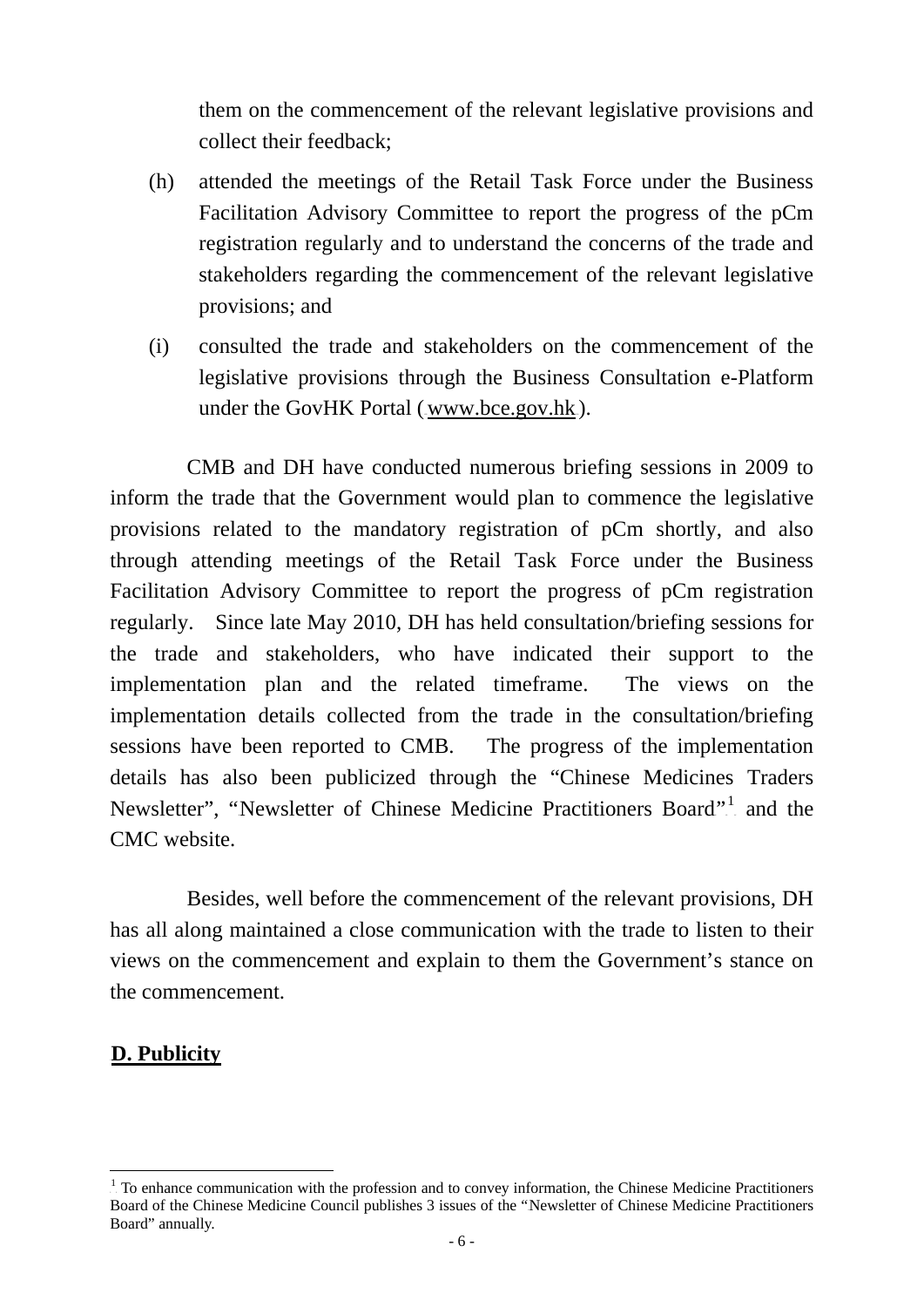Various communication channels showed that both the public and the trade supported the mandatory registration of pCm.

 From the hotline enquiries, the public shows great concern about whether the pCm they use have been registered by the Chinese Medicines Board. DH will continue to provide the hotline service and will strengthen publicity  $\&$ education to the public.

 Through different communication channels, the trade in general has showed support in the mandatory registration of pCm. Individual traders have expressed views on the regulation of pCm (eg. Product registration classification, enquiry channels, pCm advertising, product recalls, etc). DH will provide appropriate assistance and guidance accordingly.

 To tie in with the commencement of the relevant provisions, DH has carried out the following publicity and educational activities –

- (a) held a press conference, attended a radio programme, and issued press release to publicise the commencement of the relevant provisions;
- (b) produced radio Announcement in the Public Interest (API) and television programme;
- (c) released related news and information through websites of the CMC and DH;
- (d) published articles in "Choice" magazine of the Consumer Council, and publications of District Councils to introduce the regulatory provisions related to pCm to the public;
- (e) issued letters to Chinese medicine practitioners associations and Chinese medicines traders associations to publicise the commencement; and
- (f) employed Chinese medicines students in tertiary education institutions as "ambassadors" to visit Chinese medicines traders and listed sellers of poisons and dispensaries with a view to assisting traders to familiarise with the statutory requirements relating to the selling, labelling and package inserts of pCm.